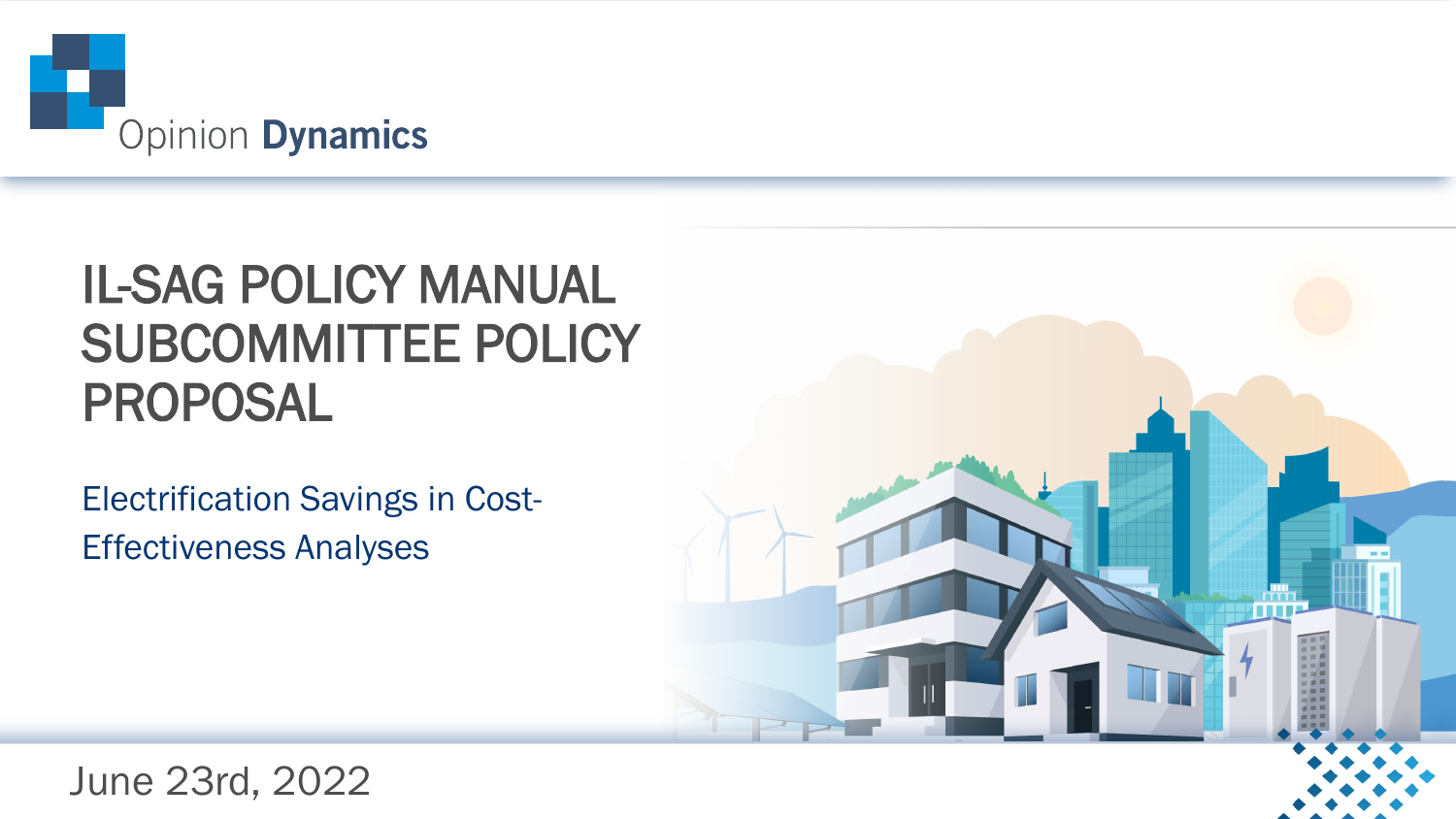#### **Background**

- Passing of CEJA authorized electric utilities to pursue electrification.
- Electrification measures will produce simultaneous changes in the consumption of multiple fuels – decreased fossil fuel consumption and increased electricity consumption.
- Introduces a *relatively* new paradigm regarding the definition and monetization of costs and benefits in CE analysis.
	- Increased electricity consumption could be thought of as "negative savings".
	- Negative savings have been encountered in traditional EE programs (e.g., heating penalties).
	- Under existing frameworks, we have taken a "net benefits" approach to these negative savings i.e., left them on the benefits side of the BC equation as negative benefits.
	- Magnitude of negative savings from electrification warrants re-visiting this approach and considering whether they should be treated as costs rather than negative benefits.

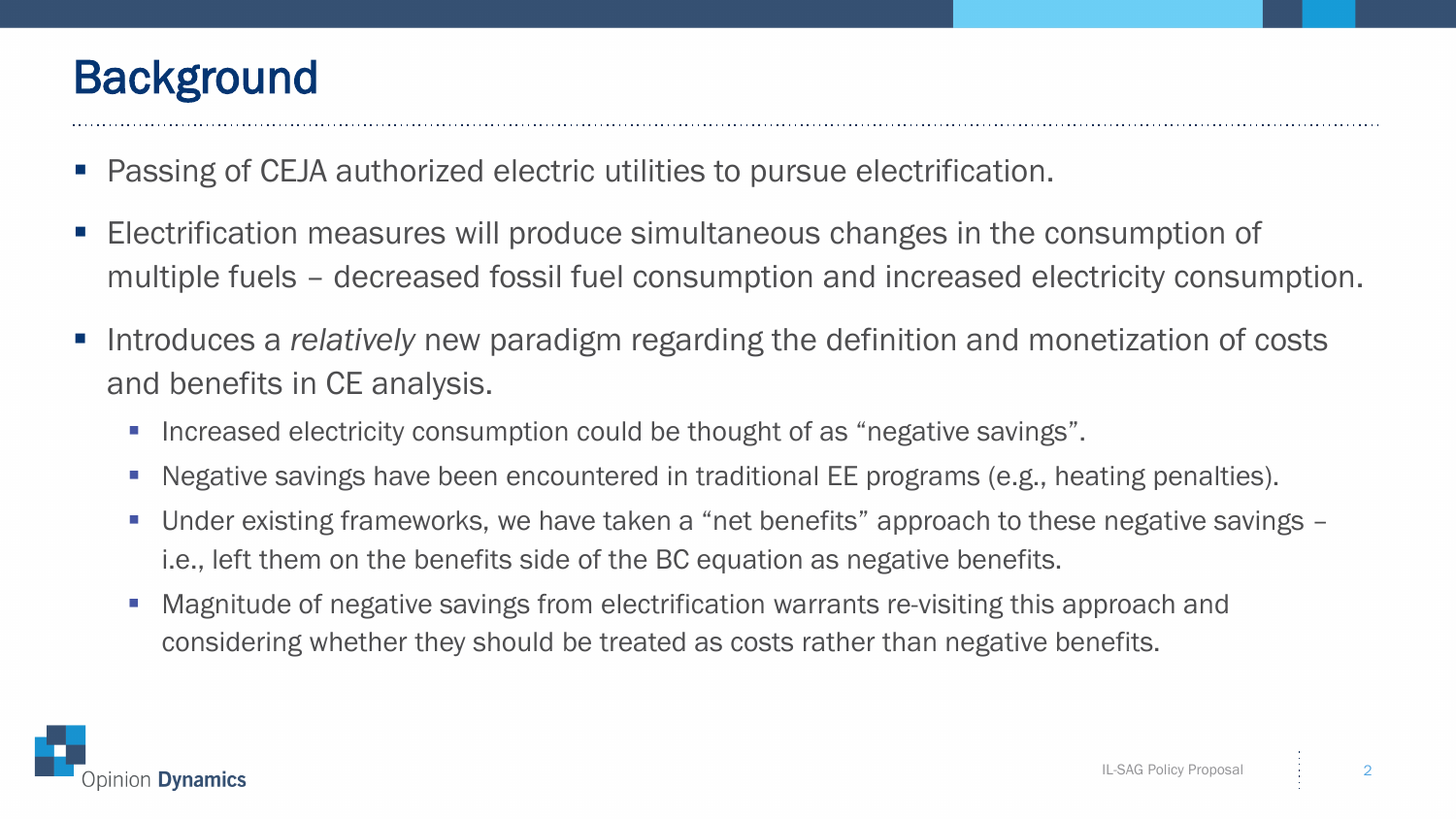### Summary of Issue

- **Fictional electrification scenario:** 
	- **Implementation cost: \$50**
	- Avoided energy costs: -\$100
	- **Avoided fossil fuel costs: \$65**
	- Societal NEIs: \$30
- **Decision to categorize increased** consumption as negative savings vs. costs has considerable impact on BCR.
	- $\blacksquare$  BCR of 0.63 vs.  $-0.1$ .



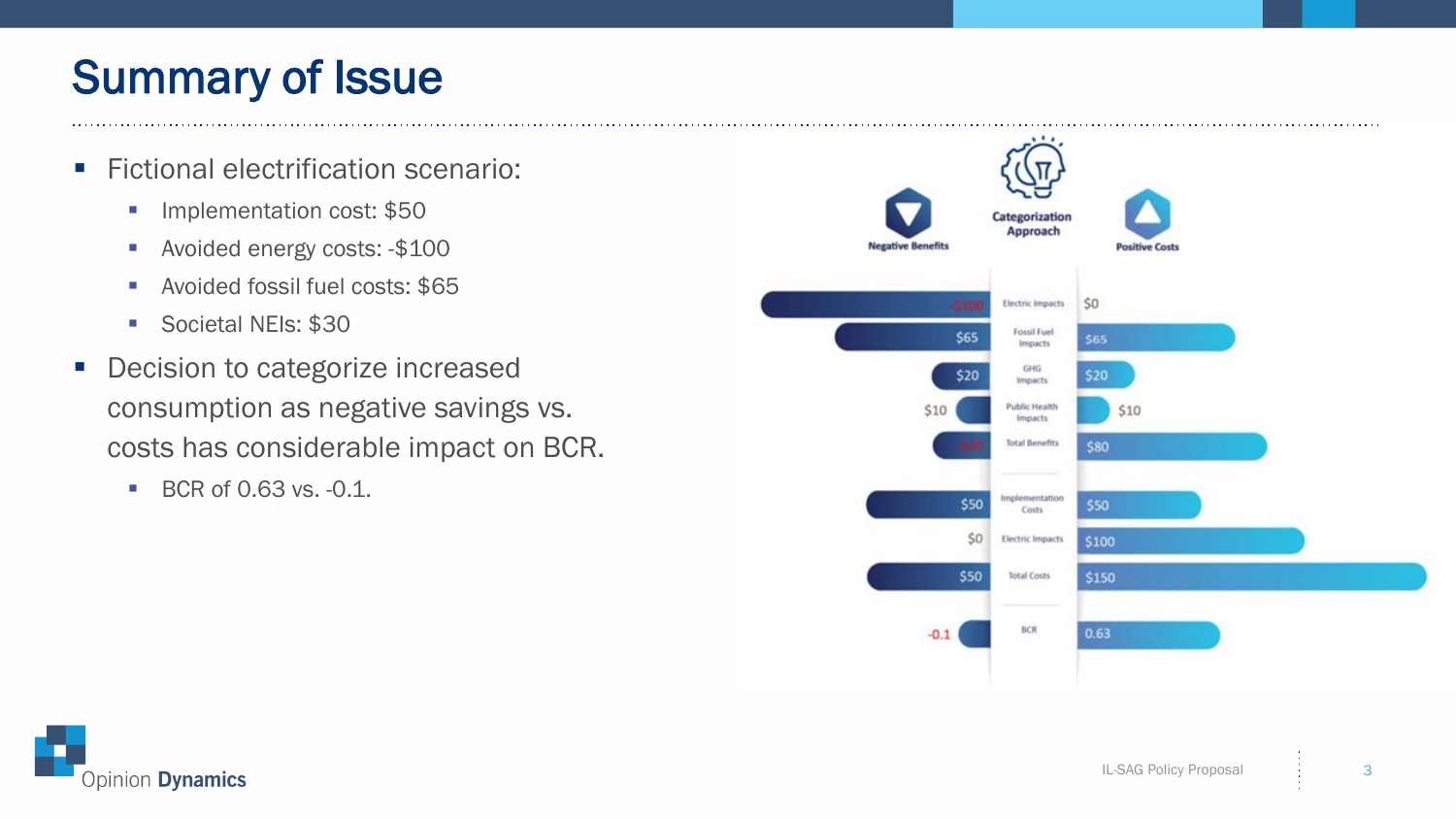### Opinion Dynamics Proposal

- We do not have a specific position on this issue.
- **However, we believe explicit guidance should be included in the Policy Manual to** ensure program administrators, implementers, and evaluators conduct costeffectiveness analyses in a consistent manner.